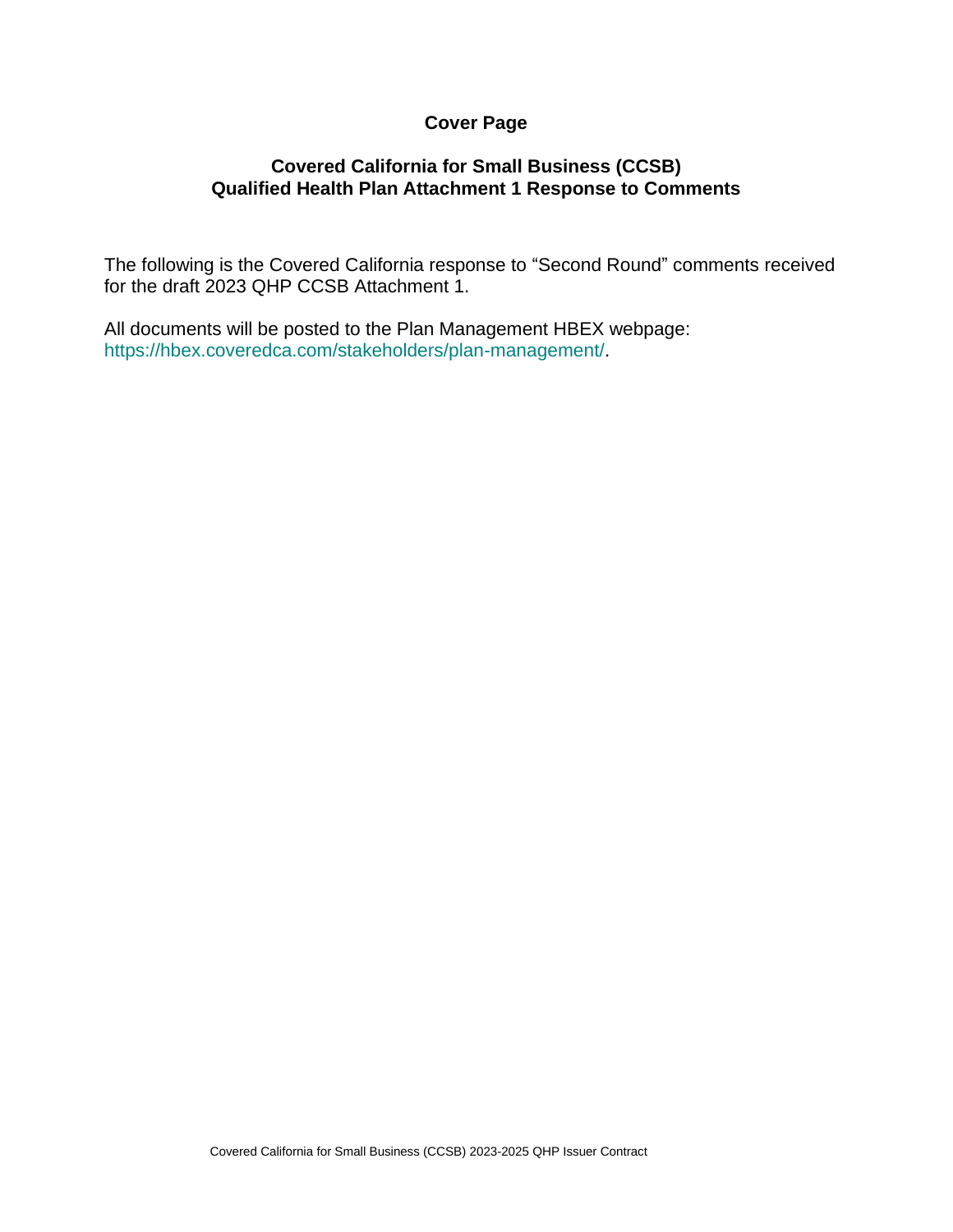## **COMMENT TEMPLATE - Draft 2023 - 2025 Attachment 1 for CCSB: Quality, Equity, And**

**Delivery System Transformation Requirements and Improvement Strategy**

| Article-Section<br>No. | Article-Section<br>Title | <b>Comment Date</b> | <b>Comment</b>                                                                                                                                                                                                                                                                                                                                                                                                                                                                                                                                                                                                                                                                                                                                                                                                                                                                                                                                                   | <b>Response</b>                                                                                                                                                                                                                                                          |
|------------------------|--------------------------|---------------------|------------------------------------------------------------------------------------------------------------------------------------------------------------------------------------------------------------------------------------------------------------------------------------------------------------------------------------------------------------------------------------------------------------------------------------------------------------------------------------------------------------------------------------------------------------------------------------------------------------------------------------------------------------------------------------------------------------------------------------------------------------------------------------------------------------------------------------------------------------------------------------------------------------------------------------------------------------------|--------------------------------------------------------------------------------------------------------------------------------------------------------------------------------------------------------------------------------------------------------------------------|
| $\overline{2}$         | 2.02.1                   | 12/6/21             | We recommend specifying that the depression screening tool data is collected by<br>primary care providers. The intent of the PHQ-2 and PHQ-9 tools is for them to be<br>used by a primary care provider as a screening. Once the member is seeing a<br>Behavioral Health provider, they do a comprehensive assessment which is not<br>synonymous with screening.<br>In addition, we recommend adding the option to report data collected by a vendor to<br>the requirement. There are behavioral health support tools that use this screening<br>assessment that the member then brings to the provider. Suggested language:<br>Contractor must work with its contracted vendors or primary care providers to collect<br>DepressionScreening and Follow-Up Plan (NQF #0418) measure results for its<br>Enrollees<br>and report results in the annual application for certification. Contractor must<br>engage with Covered California to review its performance. | Covered California will revise the language to "work with its contracted<br>providers, including primary care providers, to collect" We understand that<br>depression screening can be completed by several types of providers in addition<br>to primary care providers. |
| $\mathfrak{Z}$         | 3.02.2                   | 12/6/21             | We recommend removing part 3 of this requirement to develop a corrective action<br>plan. It is important to collect data to establish a baseline for expected rates among<br>Covered CA QHP issuers before implementing this type of requirement.                                                                                                                                                                                                                                                                                                                                                                                                                                                                                                                                                                                                                                                                                                                | Covered California will adjust the contract language to clarify our intent in regards<br>to the corrective action plan. Our intent is to hold plans accountable and<br>understand the processes in place to address a potential gap in DPP utilization.                  |
| 4                      | 4.03.4                   | 12/17/21            | In Section 4.03.4, related to Hospital Value, the draft sets up annual reports for health<br>plans that must include federal requirements from the Centers for Medicare and<br>Medicaid Services' (CMS) Hospital Price Transparency rule. We recommend that this<br>section be modified to:                                                                                                                                                                                                                                                                                                                                                                                                                                                                                                                                                                                                                                                                      | Article 4.03, including 4.03.4, is waived for Covered California Small Business.                                                                                                                                                                                         |
|                        |                          |                     | Provide an "out" clause from the shoppable service requirement for hospitals that<br>do not provide one or more of CMS' 70 shoppable services, and as such are not<br>displaying information pertaining to the service.                                                                                                                                                                                                                                                                                                                                                                                                                                                                                                                                                                                                                                                                                                                                          |                                                                                                                                                                                                                                                                          |
|                        |                          |                     | Replace "machine-readable file" with "consumer-friendly format" in the text below,<br>copied from the attachment. This change more accurately reflects CMS' requirements,<br>which specifically state "consumer-friendly format."                                                                                                                                                                                                                                                                                                                                                                                                                                                                                                                                                                                                                                                                                                                                |                                                                                                                                                                                                                                                                          |